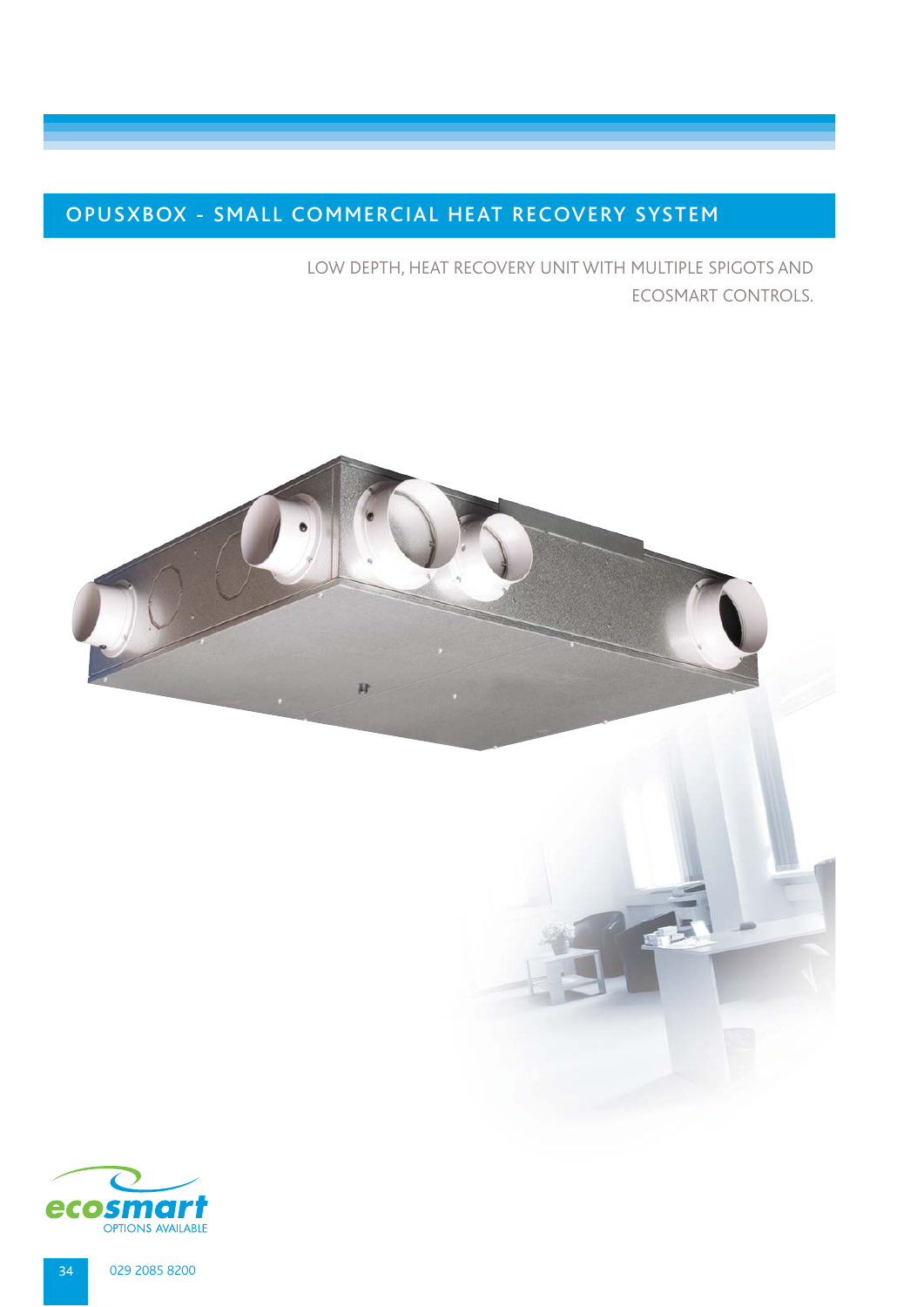## **AIR HANDLING UNITS (AHU'S)**

**OPUSXBOX**

**TECHNICAL INFORMATION**



## **BENEFITS**

## LOW DEPTH 185MM

The shallowest available, ideal for applications where space is at a premium.

## HIGH EFFICIENCY

Heat recovery efficiency in excess of 70% possible, this together with low watt D.C. motors gives all round energy savings.

## QUIET, COMPACT & POWERFUL

Low noise levels, compact design and a high performance, provides the perfect engineering solution.

#### ECOSMART EFFICIENCY

Supplied with Ecosmart control, providing a simple to install, easy to commission, energy efficient solution.

## PLUG AND GO

Ecosmart controls and sensors, (please refer to controls section) simply plug directly into the unit – supply and extract then respond to the conditions being monitored. An ES-CI will also be required.

#### FLEXIBLE SOLUTION

Supply and extract airflows are easily fine tuned using integral speed adjustment and built in balancing dampers at each spigot.

## QUICK INSTALLATION

A single point fixing bracket with anti-vibration strip enables quick and easy installation.

### LOW MAINTENANCE COSTS

Heat exchanger block and filters are easily removed from below and cleaned ensuring longer fan life whilst maintaining efficiencies.

## QUIETEST UNIT AVAILABLE

Acoustically lined with advanced impeller technology, ensuring the quietest system possible.

### 5 YEAR WARRANTY

For peace of mind.



## OPTIONS INCLUDE:





Easy access to filters. Min and max speed and run

on timer adjustment.



Extract fan section and Knockout spigots. commissioning controls.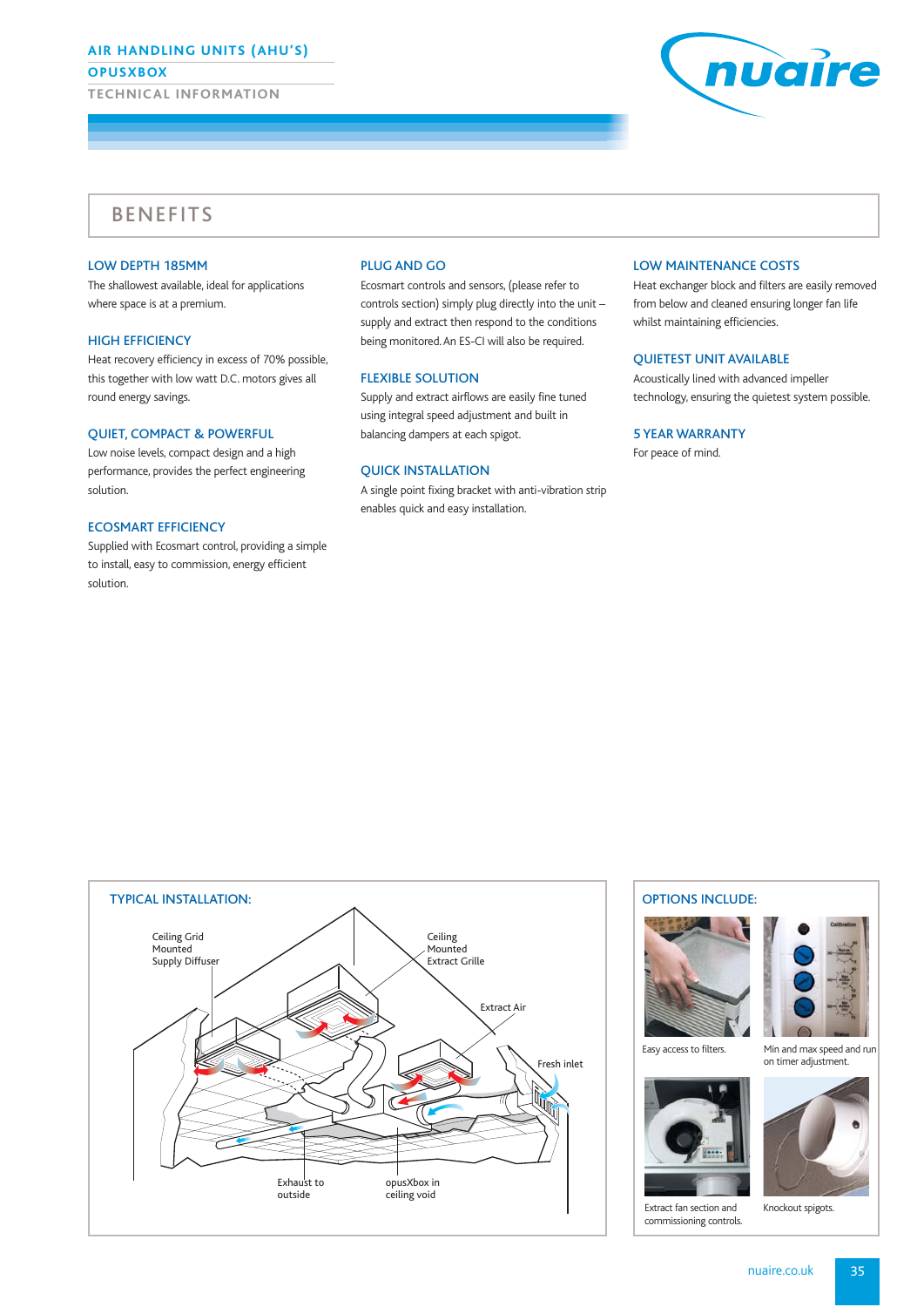## **AIR HANDLING UNITS (AHU'S)**

### **OPUSXBOX**

**TECHNICAL INFORMATION**

#### **PERFORMANCE - OPUSXBOX**

## **OPUSXBOX**





**Code descriptions**

**Casing**

## **OPUSXBOX**

Air volume flow rate (l/s)

## **OPUSXBOX**

## **ELECTRICAL, SOUND & WEIGHT**

|          |             |                | <b>FLC</b> | SC*    |        | Sound figures Induct sound power level re 1pW |     |     |                |                |                |                | Breakout | Weight |
|----------|-------------|----------------|------------|--------|--------|-----------------------------------------------|-----|-----|----------------|----------------|----------------|----------------|----------|--------|
| Curve    | Ref         | $W^*$ *        | (amps)     | (amps) |        | 125                                           | 250 | 500 | 1K             | 2K             | 4K             | 8K             | dBA @3m  | (Kg)   |
| 1(25%)   | Supply fan  | 5 <sup>1</sup> | 0.05       | 0.05   | Inlet  | 29                                            | 31  | 28  | 15             | 16             | $\overline{7}$ | $\overline{2}$ | 15       | 25     |
|          |             |                |            |        | Outlet | 19                                            | 26  | 23  | 14             | 8              | $\overline{4}$ | $\overline{4}$ |          |        |
|          | Extract fan | 5              | 0.05       | 0.05   | Inlet  | 18                                            | 26  | 17  | $\overline{7}$ | $\overline{4}$ | 5              | 5              |          |        |
|          |             |                |            |        | Outlet | 35                                            | 39  | 43  | 34             | 34             | 26             | 16             |          |        |
| 2(50%)   | Supply fan  | 17             | 0.1        | 0.1    | Inlet  | 45                                            | 47  | 44  | 31             | 32             | 23             | 15             | 29       |        |
|          |             |                |            |        | Outlet | 35                                            | 42  | 39  | 30             | 24             | 12             | 9              |          |        |
|          | Extract fan | 17             | 0.1        | 0.1    | Inlet  | 34                                            | 42  | 33  | 23             | 19             | 9              | 9              |          |        |
|          |             |                |            |        | Outlet | 51                                            | 55  | 59  | 50             | 50             | 42             | 32             |          |        |
| 3(75%)   | Supply fan  | 51             | 0.3        | 0.3    | Inlet  | 55                                            | 57  | 54  | 41             | 42             | 33             | 25             | 38       |        |
|          |             |                |            |        | Outlet | 45                                            | 52  | 49  | 40             | 34             | 22             | 19             |          |        |
|          | Extract fan | 51             | 0.3        | 0.3    | Inlet  | 44                                            | 52  | 43  | 33             | 29             | 19             | 19             |          |        |
|          |             |                |            |        | Outlet | 61                                            | 65  | 69  | 60             | 60             | 52             | 42             |          |        |
| 4 (100%) | Supply fan  | 120            | 0.7        | 0.7    | Inlet  | 62                                            | 64  | 61  | 48             | 49             | 40             | 32             | 44       |        |
|          |             |                |            |        | Outlet | 52                                            | 59  | 56  | 47             | 41             | 29             | 26             |          |        |
|          | Extract fan | 120            | 0.7        | 0.7    | Inlet  | 51                                            | 59  | 50  | 40             | 36             | 26             | 26             |          |        |
|          |             |                |            |        | Outlet | 68                                            | 72  | 76  | 67             | 67             | 59             | 49             |          |        |

\*Fans are programmed with a soft start, therefore starting current is the same as the FLC.

Please note step curves shown are for information purposes only and are not individual units. The units actual duty range is infinitely variable.

\*\*W = Watts are total power consumption.

## **INSTALLATION**

Bracket tongues engage with casing slots, then unit rotated up to align with fixing screw hole.



Slots in casing either side of unit to allow alternative mounting option.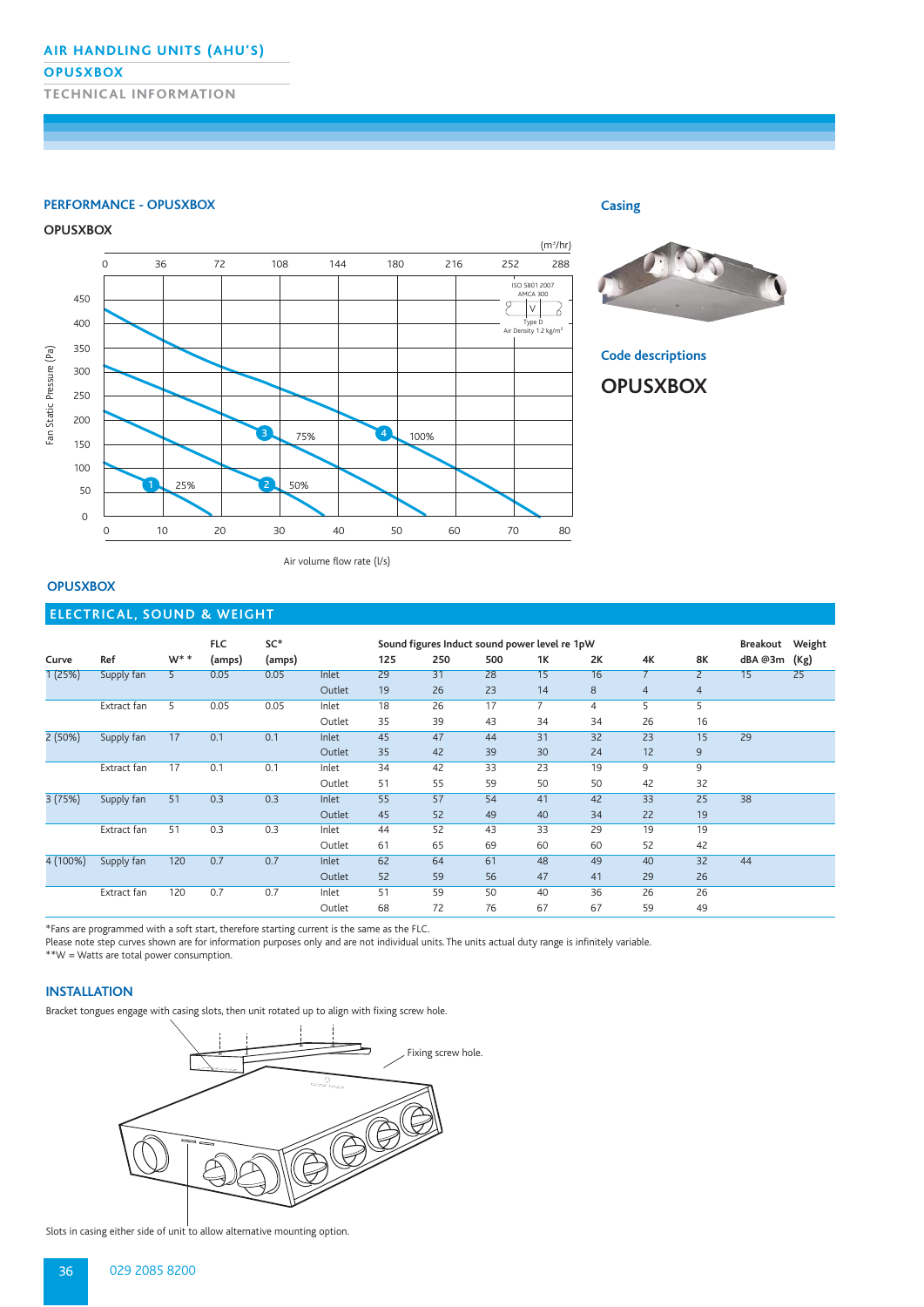**AIR HANDLING UNITS (AHU'S) OPUSXBOX TECHNICAL INFORMATION**



### **OPUSXBOX CONFIGURATIONS**





Weight: 25kg

850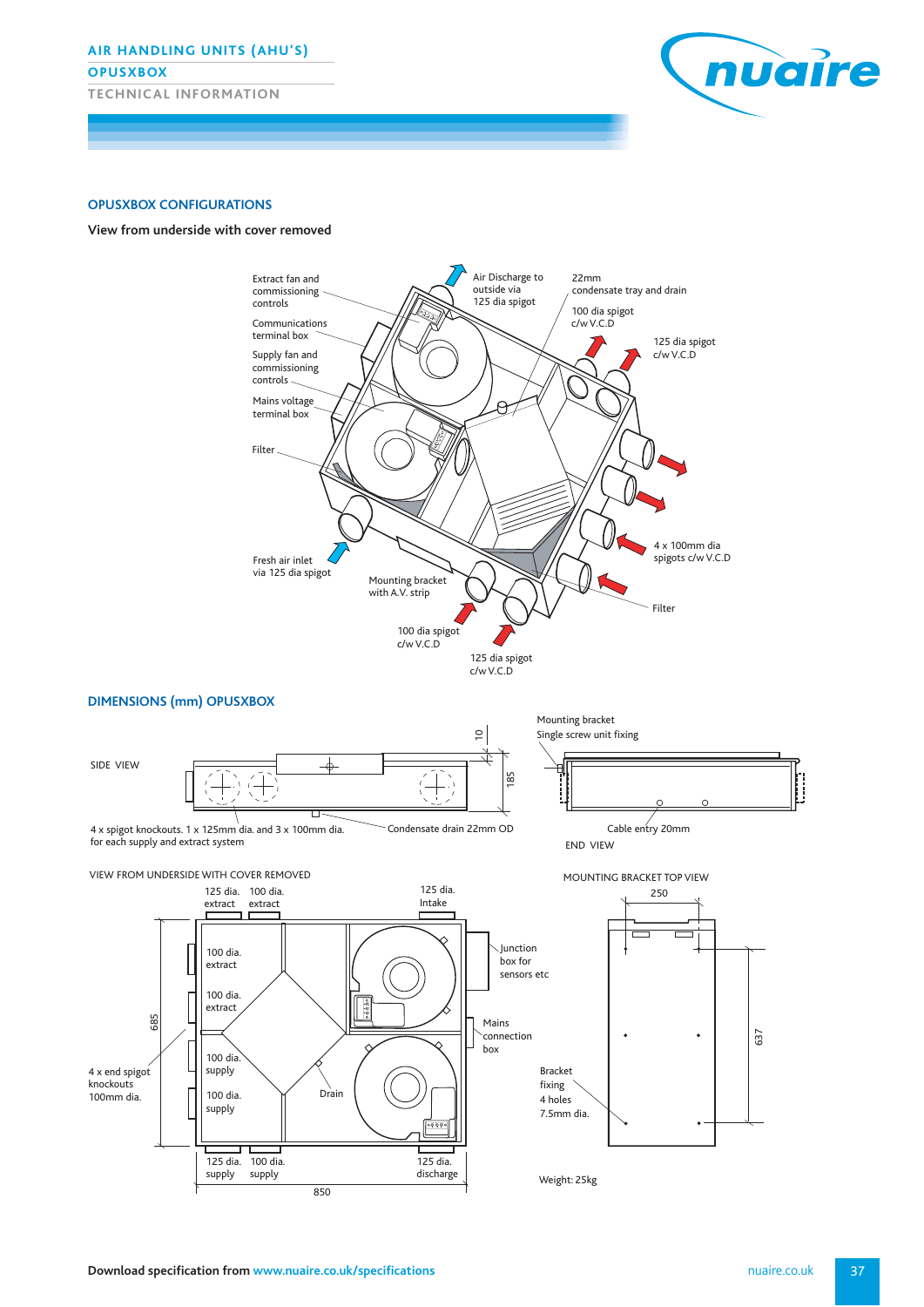### **OPUSXBOX WIRING**

**TECHNICAL INFORMATION**

#### **WIRING FOR OPUSXBOX**

The supply and extract fan within the unit are pre-wired to an external wiring box for ease of connection. All field wiring must be routed through a suitable local isolator.

**Basic wiring.** Both supply and extract will run at constant speed. The fan duty is controlled via the 'Boost' setting.



**Trickle and Boost operation.** Both supply and extract will run at trickle and boost speed together. Closing the boost switch will cause both fans to run at boost setting.



**Wiring for independent boost.** The supply and extract fan will trickle and boost independently.

**Circuit board wiring.** Other control wirings are available on each fan. Open the cover of the unit to gain access to these connections.